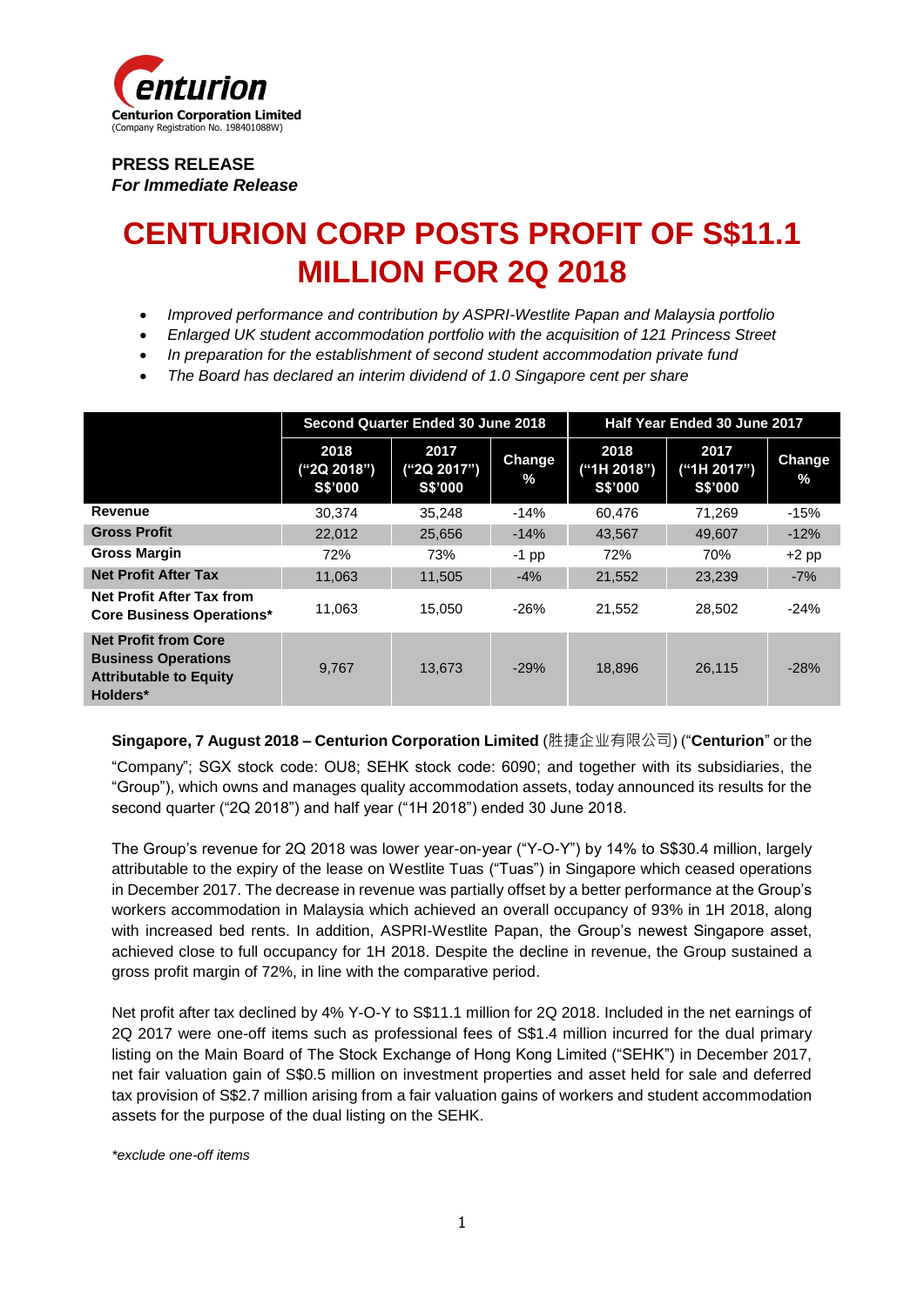

Excluding these one-off items, the Group's profit from core business operations decreased from S\$15.1 million in 2Q 2017 to S\$11.1 million in 2Q 2018, while profit from core business operations attributable to equity holders declined by 29% to S\$9.8 million due mainly to the absence of revenue from Tuas.

For the first half ended 30 June 2018, the Group recorded 28% decline in net profit from core business operations attributable to equity holders at S\$18.9 million, while its revenue was 15% lower at S\$60.5 million. Despite an overall decline in performance for 1H 2018, the Group reported improved gross profit margin of 72% from 70% a year ago amidst improved occupancy rates and beds rents in ASPRI-Westlite Papan and workers accommodation in Malaysia, while its student accommodation business continued to deliver steady performance.

To reward shareholders, the Board of Directors has declared an interim dividend of 1.0 Singapore cent per ordinary share for Singapore shareholders (equivalent to 5.73 Hong Kong cents per ordinary share for Hong Kong shareholders).

Commenting on the Group's performance and outlook, Mr Kong Chee Min (江志明), CEO of Centurion Corporation said: "We remain focused on improving the performance and expanding the portfolio of our workers and student accommodation assets to generate sustainable and recurring revenue streams. Though performance was lower due to the absence of Tuas' contribution, our existing portfolio of assets continued to do well in 1H 2018. Excluding the revenue contribution from Tuas, revenue saw a slight growth of 2% or S\$1.4 million whereas profits declined by S\$0.4 million for 1H 2018 largely due to higher administration expenses incurred in anticipation of the expansion of business operations."

#### **New dwell Princess Street acquisition in the United Kingdom completed**

During the quarter, the Company announced the acquisition of 121 Princess Street (dwell Princess Street), a premium accommodation asset offering high-quality housing primarily for students within the popular UK university city of Manchester. The acquisition, which was completed in July 2018, would further entrench dwell's presence in Manchester.

## **Exploring the establishment of a potential second student accommodation private fund**

"Our asset light strategy through the US private fund had started to bear fruits and contributed positively to our interim results. We are replicating this strategy to enlarge our total assets under management for student accommodation, in existing as well as emerging key education hubs in Europe and Asia. The Group is seeking potential investors in preparation for the establishment of our second student accommodation private fund," added Mr Kong.

Looking ahead, the Group will continue to explore selective acquisition opportunities, strengthen its operational capabilities as well as pursue alternative growth prospects and new asset types to achieve sustainable growth.

**- END -**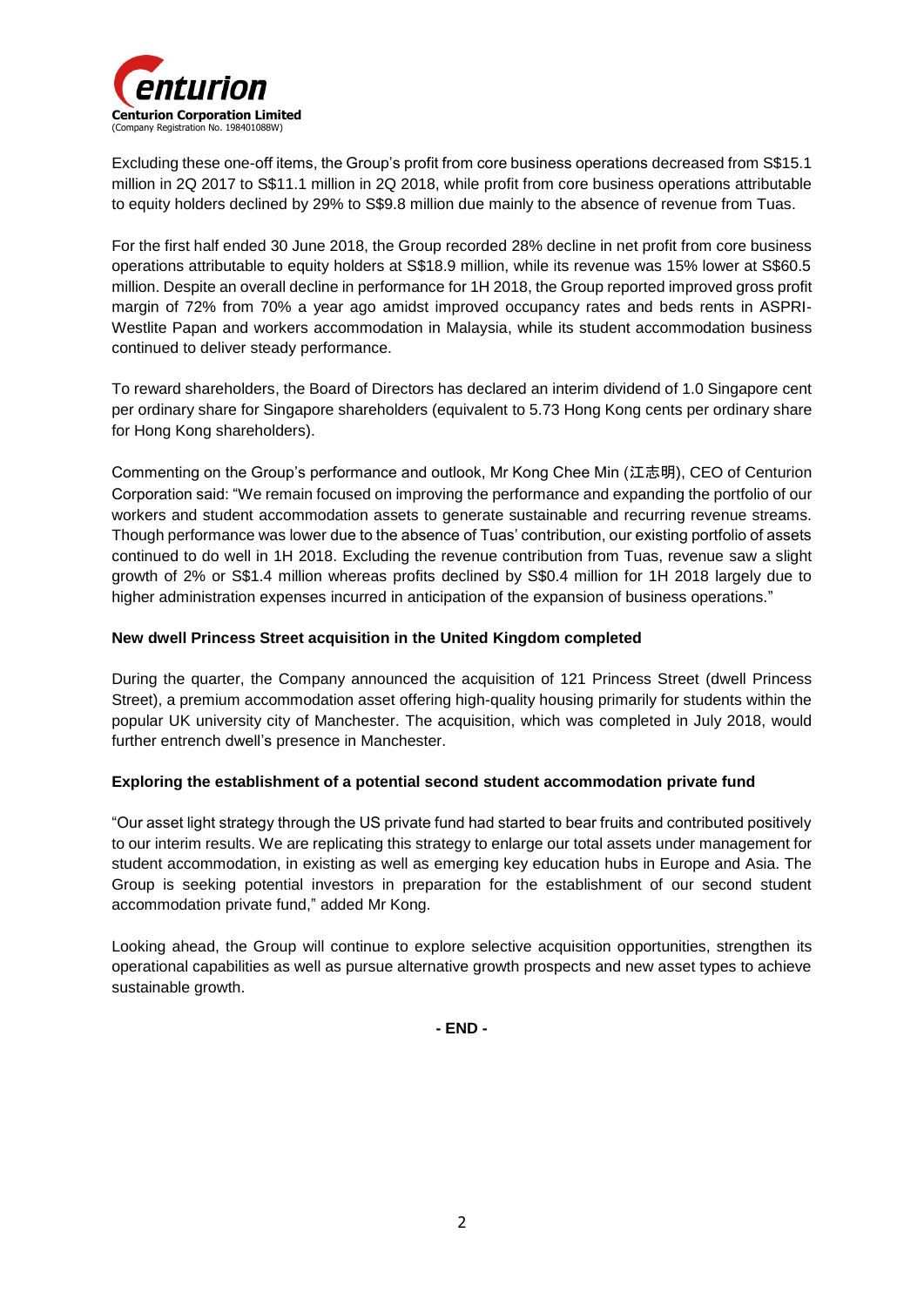

#### **About Centurion Corporation Limited**

Centurion Corporation Limited ("Centurion" or the "Company" and together with its subsidiaries, the "Group") owns and manages quality, purpose-built workers accommodation assets in Singapore and Malaysia, and student accommodation assets in Singapore, Australia, the United Kingdom ("UK") and the United States ("US").

The Group currently owns and manages a strong portfolio of 27 operational accommodation assets totalling c.55,274 beds (inclusive of dwell Princess Street). With projects currently under development and undergoing asset enhancement works, the Group's portfolio of accommodation assets is expected to grow to c.68,414 beds by FY2020.

With global reach and a clear growth strategy to actively enhance and manage its assets, identify strategic acquisitions and joint ventures, as well as develop customised accommodation management services, Centurion is well positioned to become a leading provider of quality, purpose-built accommodation.

For more information, please visit [http://www.centurioncorp.com.sg.](http://www.centurioncorp.com.sg/)

#### **Investor and Media Contact**

Investor Enquiries: David Oh / Clarie Lim Investor Relations [david.oh@centurioncorp.com.sg](mailto:david.oh@centurioncorp.com.sg) / [clarie.lim@centurioncorp.com.sg](mailto:clarie.lim@centurioncorp.com.sg) +65-6745-3288

Media Enquiries: Klareco Communications Lucy Stewart / Grace Thong [List-Centurion@klarecocomms.com](mailto:List-Centurion@klarecocomms.com) +65-6333-3449